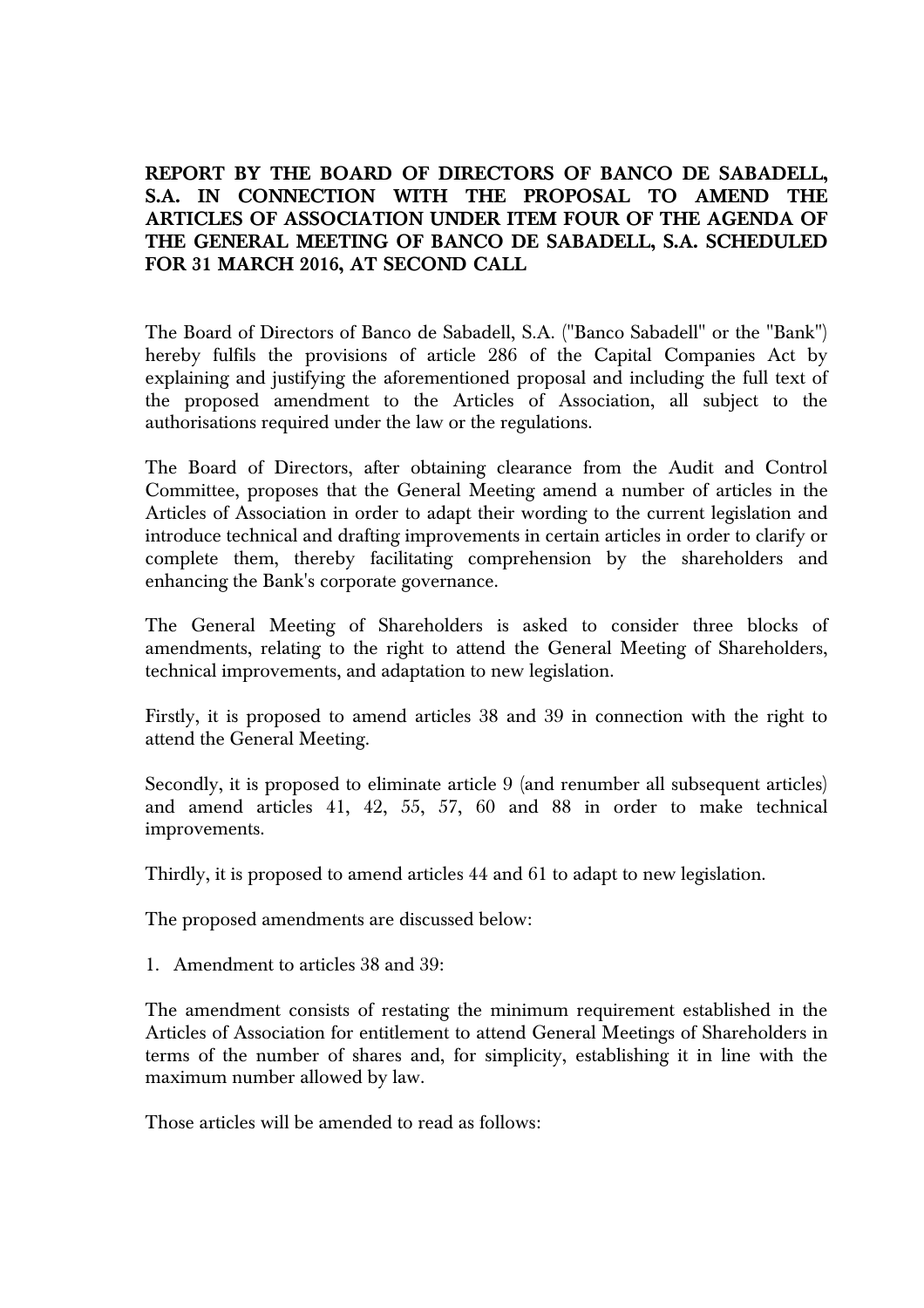*Article 38. In order to attend, speak and vote at a Shareholders' Meeting, a shareholder's shares must be on record in the register of shares five days before the day on which the Meeting is to be held and they must have obtained an attendance card, which will be available from the Secretary's Office until five days before the date of the Meeting and must show the number of votes to which the shareholder is entitled on the basis of one vote for every thousand (1000) paid-up shares.* 

*The company's executives and advisers are entitled to attend Shareholders' Meetings and to speak but not to vote.* 

*Article 39. Shareholders may attend the Shareholders' Meeting in person or appoint a proxy.* 

*Holders of a general power of attorney for the shareholder in the form of a public instrument with the power to administer all of the shareholder's assets in Spanish territory are also entitled to represent the shareholder.* 

*To grant proxy, the shareholder need only indicate, at the foot or on the back of the attendance card, the name of the shareholder so appointed and sign their name, provided that the signature has been legalised or is recognised by the Bank. Otherwise, the signature must be accompanied by a second signature that fulfils these requirements.* 

*The proxy appointment must contain, or have attached to it, the agenda for the Meeting and the request for voting instructions with indications of how the proxy is to vote in the event of precise instructions not being provided.* 

*Minors must be represented by their guardians or legal representatives, and corporations or companies by their legal representatives, in which case the identity of such person must be specified so that an attendance card can be issued in their name and they may appoint a proxy as provided in the first paragraph.*

*Proxies shall be granted and valid for a specific Shareholders' Meeting and may be revoked in any event. Attendance in person by the principal at the Meeting shall have the effect of revoking any proxies.* 

*To attend and vote at a Shareholders' Meeting, shareholders must show evidence of holding or acting for the holders of one thousand (1000) shares. Shareholders holding shares that do not come up to that minimum amount may group together to constitute the minimum and grant proxy to any one of them or to another shareholder that is entitled to attend, as provided in this article.* 

2. Elimination of article 9: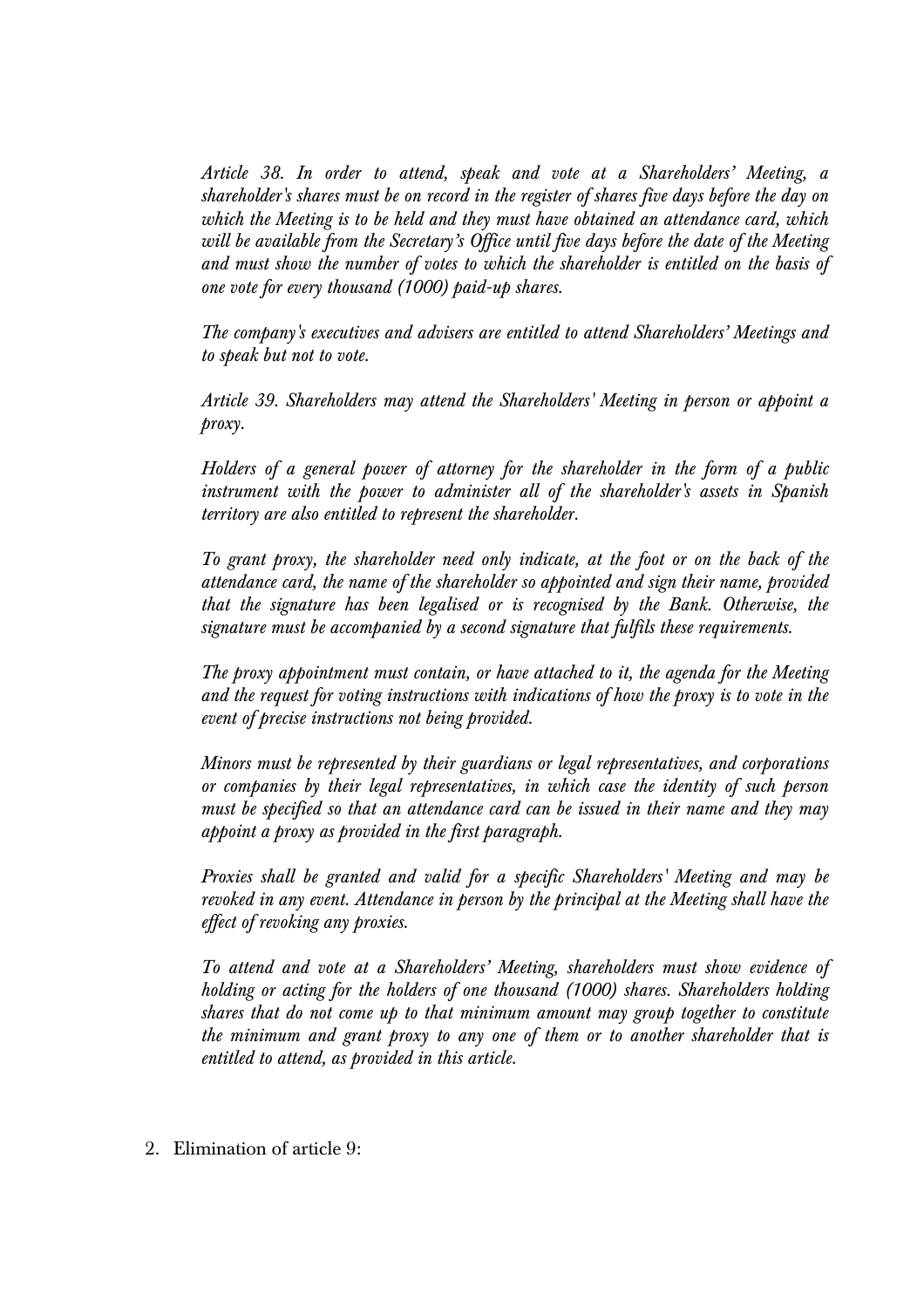It is proposed to eliminate article 9 (and renumber all subsequent articles) since the presumption as to the domicile of the shares of Banco Sabadell is unnecessary and meaningless in practice.

3. Amendment of article 41:

It is proposed to adapt the wording of the article in accordance with the wording of article 519.3 of the Capital Companies Act and, consequently, replace the reference to three per cent of paid-up capital with a reference to three per cent of share capital.

The complete article is reworded to read as follows:

*Article 41. A Shareholders' Meeting may be Ordinary or Extraordinary, and shall be called by the Board of Directors.* 

*An Ordinary Shareholders' Meeting shall be held within the first six months of each financial year at such place, date and time as the Board of Directors shall determine, provided that it is held in the limits of the city where the registered offices are located; meetings may be adjourned for one or more consecutive days based on a proposal by the Board of Directors or at the petition of shareholders representing one-quarter of the capital present at the Meeting. Regardless of the number of sessions into which the General Meeting is divided, it shall be treated as a single Meeting and only one set of minutes shall be drawn up.* 

*The ordinary General Meeting shall be asked to examine and approve the financial statements, directors' report, income statement, statement of changes in net equity, cash flow statement, and balance sheet for the previous year, the proposal for the allocation of income and any other proposals that the Board of Directors decides to submit.* 

*The ordinary Shareholders' Meeting shall also hear and consider any reasoned proposals from shareholders that are duly signed and presented within five days following the publication of the notice of meeting; any such proposal must be signed by shareholders representing at least three per cent of the share capital and be directly related to the business already included or to be included in the agenda of the meeting.* 

*Once the items on the agenda have been dealt with, shareholders may put forward any motions they see fit and, if they are accepted by the Board of Directors, those motions shall be submitted either to the next Ordinary Shareholders' Meeting or to an Extraordinary Shareholders' Meeting, at the Board's discretion.* 

4. Amendment of article 42:

It is proposed to adapt the wording of the article in accordance with the wording of articles 168 and 495.2.a) of the Capital Companies Act and, consequently, replace the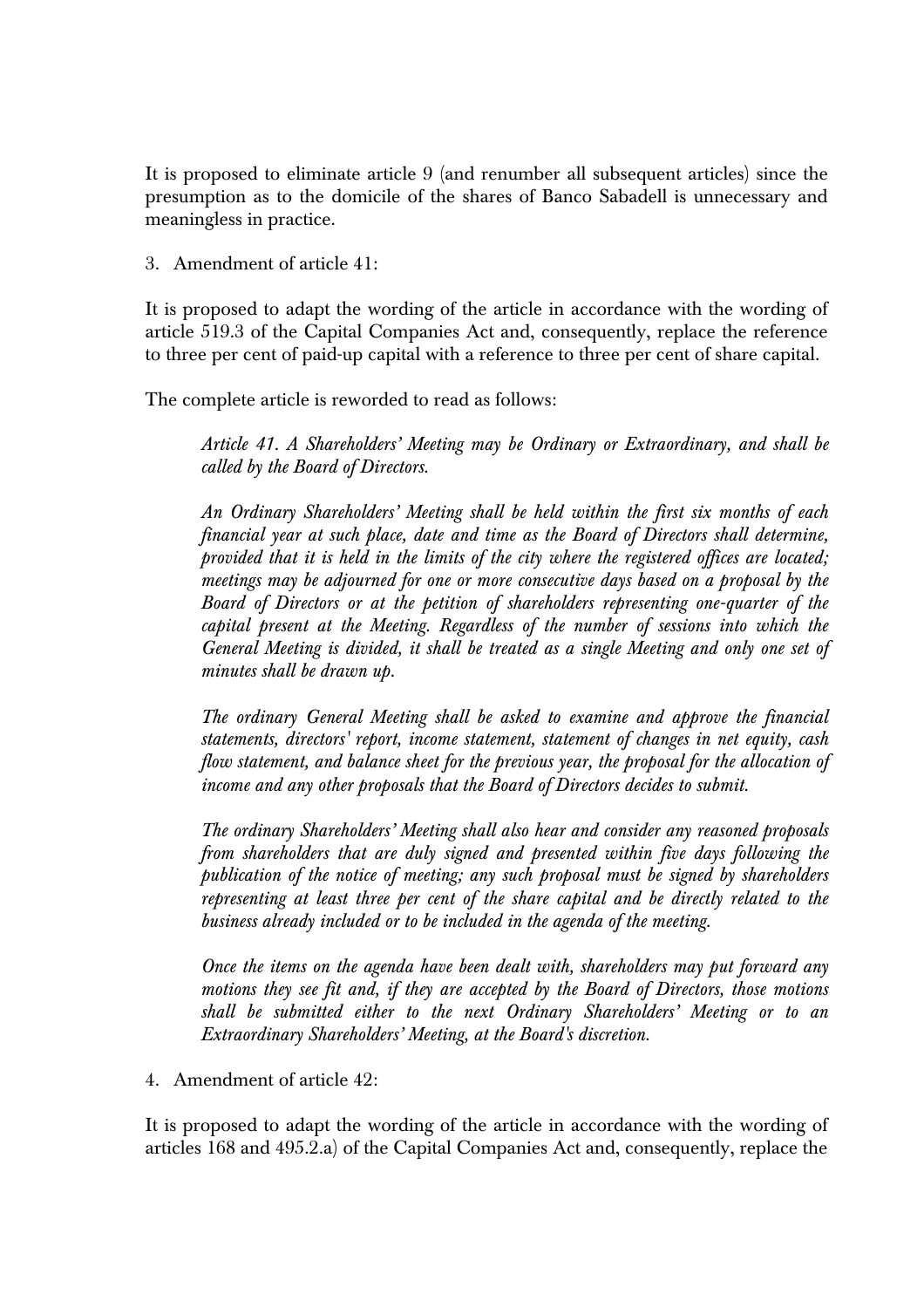reference to three per cent of the paid-up capital with a reference to three per cent of share capital.

It is also proposed to introduce a final sentence in the first paragraph indicating the time period established in article 168 of the Capital Companies Act during which the directors must give notice of a General Meeting upon request by shareholders representing at least three per cent of capital.

The complete article is reworded to read as follows:

*Article 42. An Extraordinary Shareholders' Meeting shall be called whenever the Board considers it to be in the interests of the Company. An Extraordinary Shareholders' Meeting shall also be called when requested by a number of shareholders representing at least three per cent of the share capital, such shareholders having stated in their request the nature of the business to be transacted at the Meeting. In this case, the Meeting shall be called so as to take place within two months from the day on which a notarially certified request to hold a meeting is received by the Board of Directors.* 

*The Agenda for the meeting must necessarily include all items of business stated in the request.* 

5. Amendment of article 55:

It is proposed to amend the article in accordance with the wording of Article 529 septies.2 of the Capital Companies Act and, consequently, eliminate the requirement that the position of Lead Independent Director fall to a Vice-Chairman, if there is one.

The complete article is reworded to read as follows:

*Article 55. The Board shall appoint one of its members as Chairman. The Board shall also select one or more Vice-Chairmen; if there is more than one, they shall be numbered sequentially. The distribution of their responsibilities may be changed when the Board sees fit.* 

*The Board shall also appoint a Secretary and may appoint a Vice-Secretary, neither of whom need be a director. A Secretary who is not a director shall not have the right to vote.* 

*The Chairman of the Board of Directors is the Bank's chief representative and, in performing his functions, he is the person with primary responsibility for the effectiveness of the Board of Directors, representing the Bank in any event, and signing on behalf of the company; he will convene and chair meetings of the Board of Directors, setting the agenda, directing the debates and deliberations within the Board of Directors, and, in the event, the General Meeting, and shall be responsible for executing the decisions*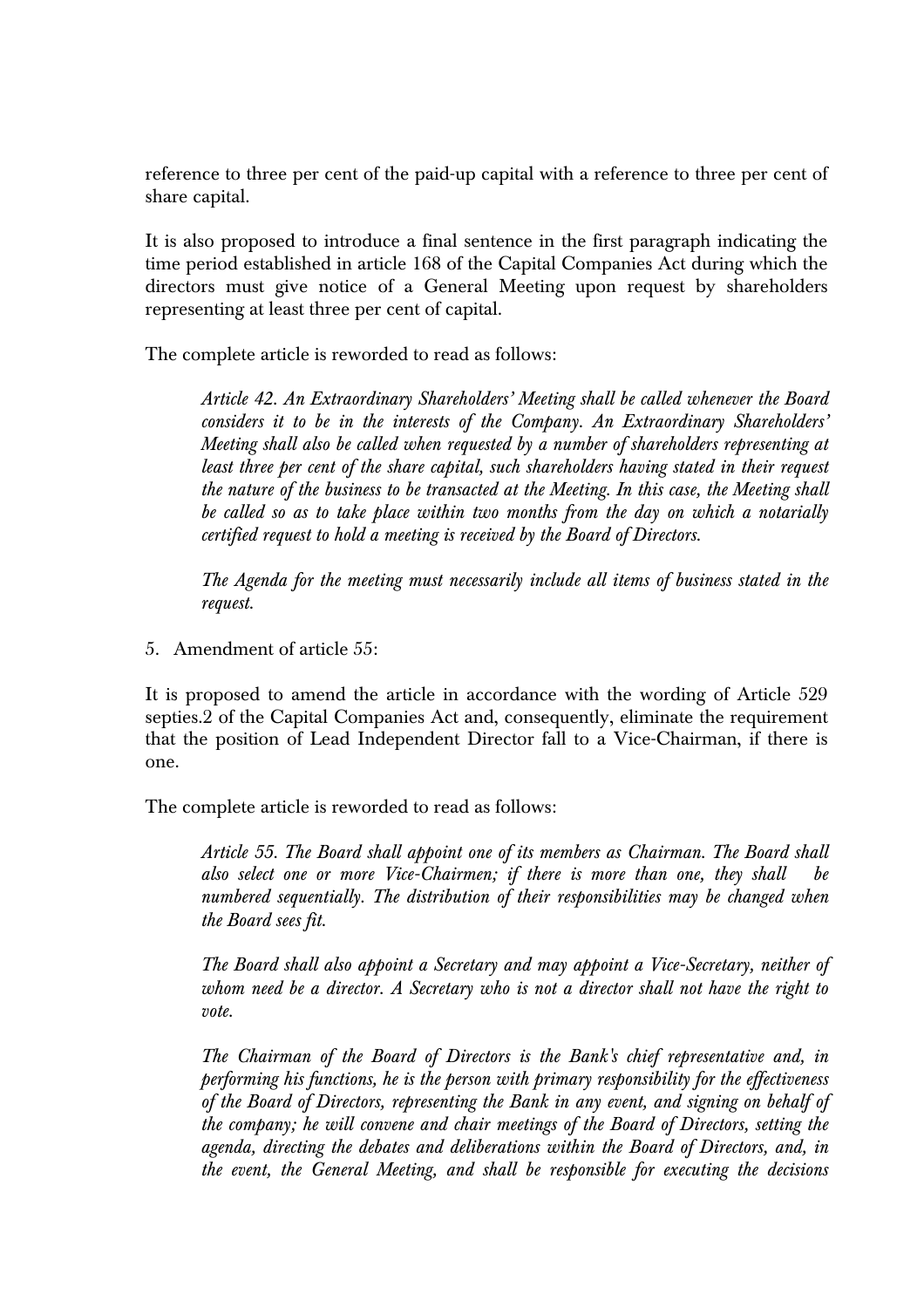*adopted by the Board of Directors and the General Meeting of Shareholders without the need for this to be expressly mentioned. Moreover, the Board shall delegate to him all the powers that it sees fit which may be delegated by law.* 

*If the Chairman is unable to discharge his duties for any reason, they shall be performed by the Vice-Chairman, or the first Vice-Chairman if there is more than one, or, if the first Vice-Chairman is unable to act, by the next Vice-Chairman in numerical order.* 

*The Board may appoint one of its members as Managing Director.* 

*The Managing Director shall be the person with primary responsibility for managing and directing the business, and he shall be the Bank's representative in the absence of the Chairman. Moreover, the Board shall delegate to him all the powers that it sees fit which may be delegated by law.* 

*The Board of Directors may designate a Lead Director from among the independent directors; that person will be empowered to give notice of meetings of the Board of Directors, add items to the meeting agenda, coordinate and meet with the non-executive directors, reflect the opinion of the external directors, and direct any regular assessment of the Chairman of the Board of Directors.* 

*In the absence of the Chairman and the Vice-Chairmen, if any, the Lead Director shall chair the Board of Directors.* 

*The Secretary shall be responsible for taking minutes at Shareholders' Meetings and at meetings of the Board of Directors and for signing them with the Chairman, and for keeping the minute books and for issuing, with the countersignature of the Chairman or his replacement, any certificates that may be required, whether in relation to such minutes or to any other documents or matters concerning the Company.* 

*In the event of the Secretary being absent or incapacitated or in the event of the office being vacant, his duties shall be undertaken by the Vice-Secretary or, if none has been appointed, by a director designated by the Board.* 

*Any director so appointed to stand in for the Chairman or Secretary shall not be required to show proof of his appointment to third parties.* 

6. Amendment of article 57:

It is proposed to adapt the wording of the first paragraph of the article into line with the wording of article 248.1 of the Capital Companies Act and, therefore, replace the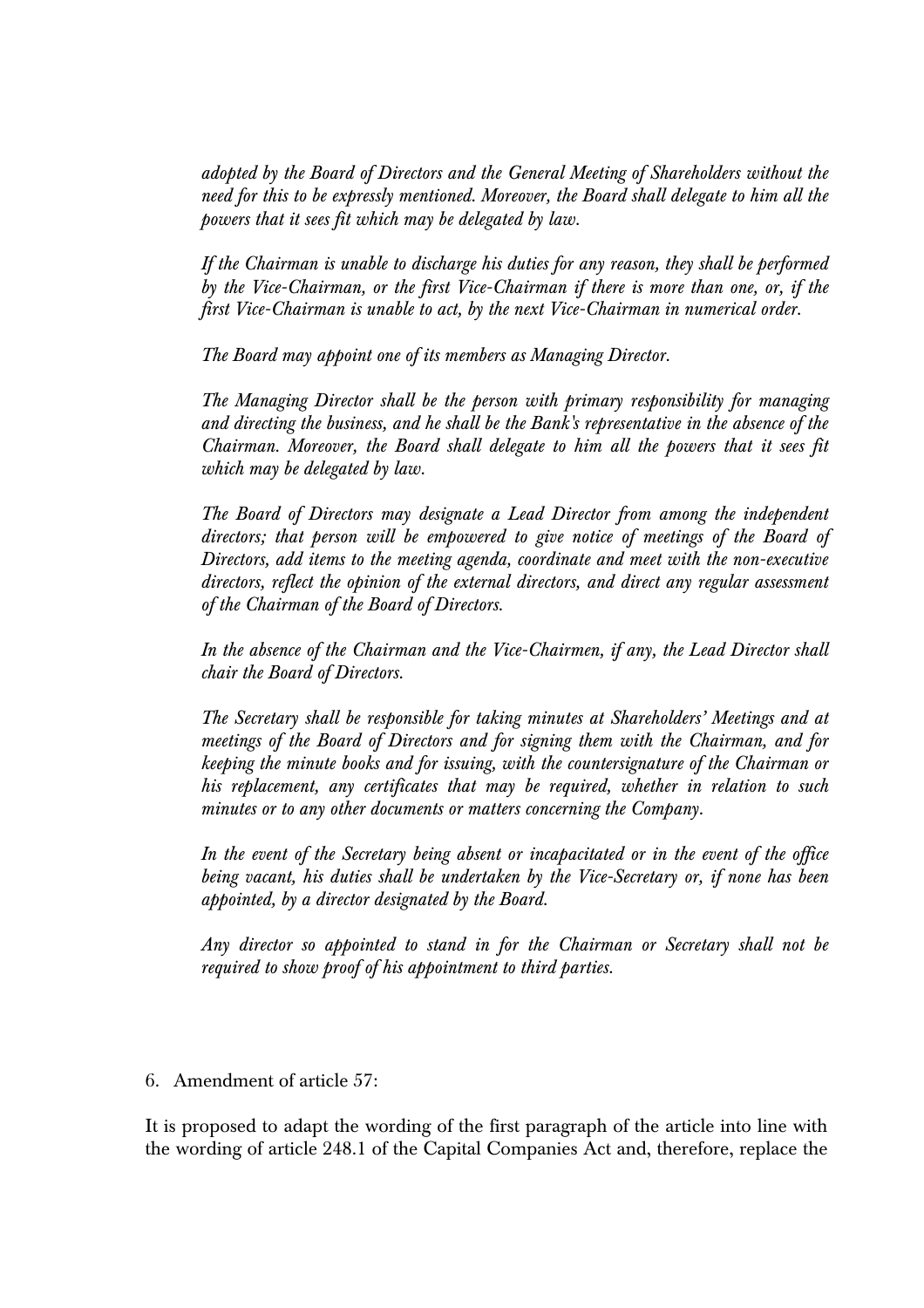reference to an absolute majority of votes with a reference to an absolute majority of the directors in attendance.

The complete article is reworded to read as follows:

*Article 57. The Board of Directors shall meet once per month and as and when the Chairman shall see fit, or whenever a Director requests a Meeting. To be quorate, a majority of the members must be present in person or by proxy; resolutions shall be adopted by an absolute majority of the directors in attendance, with the Chairman having a casting vote in the event of a tie.* 

*Non-executive directors may grant proxy only to another non-executive director.* 

*Resolutions of the Board shall be recorded in a Minute Book, which shall be signed by the Chairman and the Secretary; the Secretary shall be responsible for taking the Minutes and for issuing any certificates required, which shall be countersigned by the Chairman.* 

7. Amendment of article 60:

It is proposed to amend the wording of the article to clarify that the Executive Committee is comprised of six directors.

The complete article is reworded to read as follows:

*Article 60. The Executive Committee shall consist of a maximum of six directors, to be appointed by the Board with the favourable vote of two-thirds of its members, with a composition similar to that of the Board in terms of categories; the Chairman of the Board shall be a member of this Committee and act as its chair.* 

*The Executive Committee is responsible for the coordination of the Bank's executive management, adopting any resolutions and decisions under the scope of the powers granted to it by the Board of Directors, and overseeing the Bank's ordinary activities; it must report the decisions adopted at its meetings to the Board of Directors, without prejudice to the other functions attributed to it by these Articles of Association and the Board of Directors Regulation.* 

8. Amendment of article 88:

It is proposed to explicitly introduce into the Articles of Association the possibility of paying interim dividends in kind.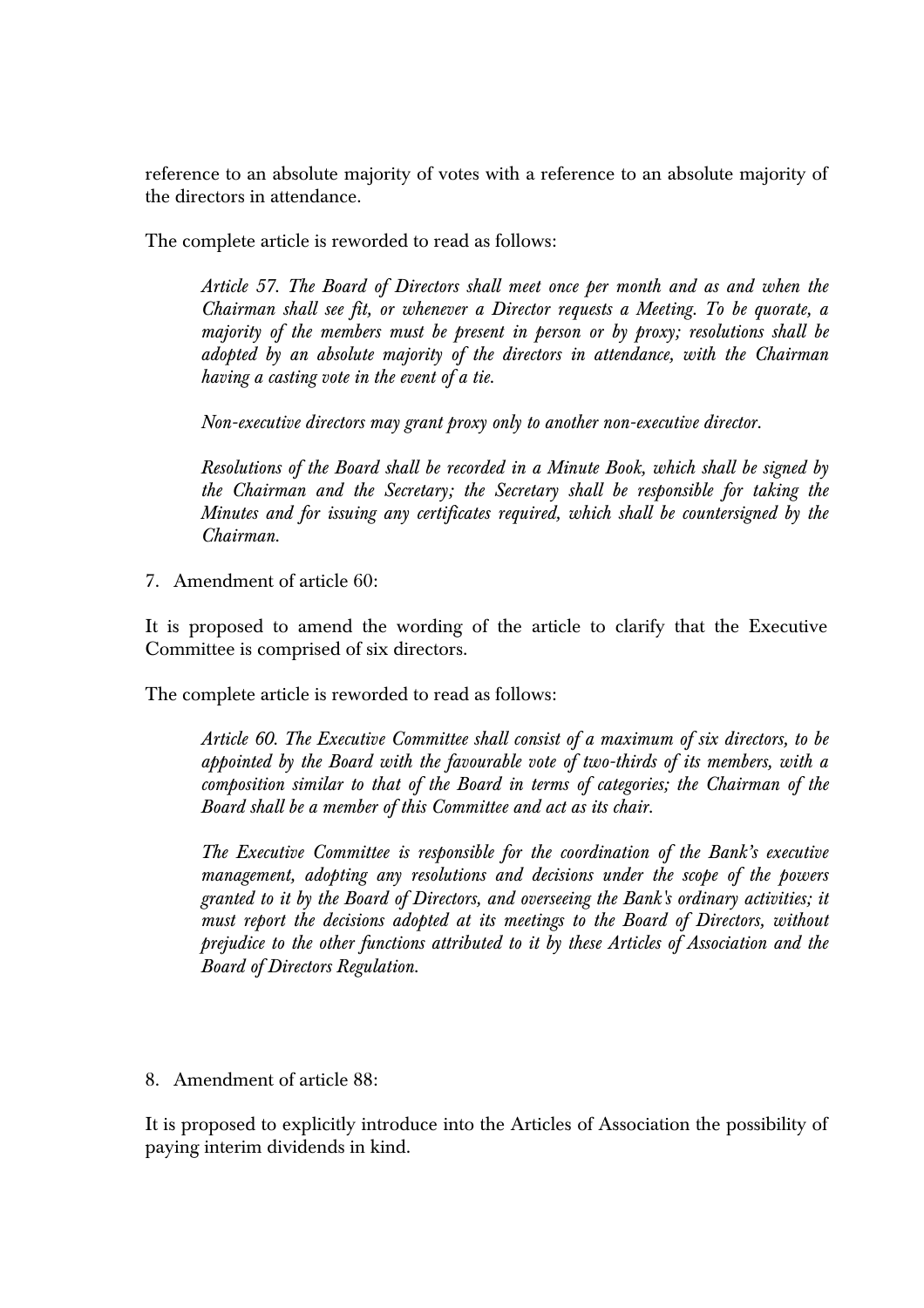The complete article is reworded to read as follows:

*Article 88. The Shareholders' Meeting may approve a distribution, partly or entirely in kind, of dividends (charged either against the profits for the year or unrestricted reserves) or of any share premium reserve, provided that the assets or securities to be distributed are uniform and sufficiently liquid or are readily realizable; this shall be presumed always to be the case for securities that are listed or are to be listed on a regulated market. Interim dividends distributed in accordance with article 91 of these Articles of Association may be*  paid partly or entirely in kind provided that the goods or securities to be distributed fulfil *the conditions indicated above.* 

*The rule set out in the preceding paragraph shall also apply to the refunds of contributions in the event of a capital reduction.* 

9. Amendment of article 44:

Act 5/2015, of 27 April, on promoting finance for business, amended the consolidated text of the Capital Companies Act to establish that the power to approve the issuance of debt securities that are not convertible into shares and do not give entitlement to share in corporate profits lies with the Board of Directors, and not with the General Meeting of Shareholders, except where the Articles of Association provide otherwise. For this reason, it is proposed to delete the references to this matter contained in the last two paragraphs of article 44 of the Articles of Association; and to specify in the first paragraph that the issues of debt securities that require a resolution by the General Meeting of Shareholders are those which are convertible or which give entitlement to share in the corporate profits.

It is also proposed to adapt the wording of the third paragraph of the article in accordance with the wording of article 201 of the Capital Companies Act and, consequently, replace the reference to the vote in favour by two-thirds of the validly cast votes with a reference to the vote in favour by two-thirds of the capital in attendance at the Meeting, either in person or by proxy.

The complete article is reworded to read as follows:

*Article 44. In order for an Ordinary or Extraordinary Shareholders' Meeting to validly adopt a resolution to issue bonds that are convertible into shares or grant entitlement to participate in the company's earnings, reduce or increase the share capital, change the legal form of the Company, merge or de-merge the Company or, generally, make any amendment to the Articles of Association, the Meeting, if at first call, must be attended, in person or by proxy, by shareholders holding not less than 50 per cent of the subscribed voting shares.* 

*If at second call, 25 per cent of capital shall suffice.*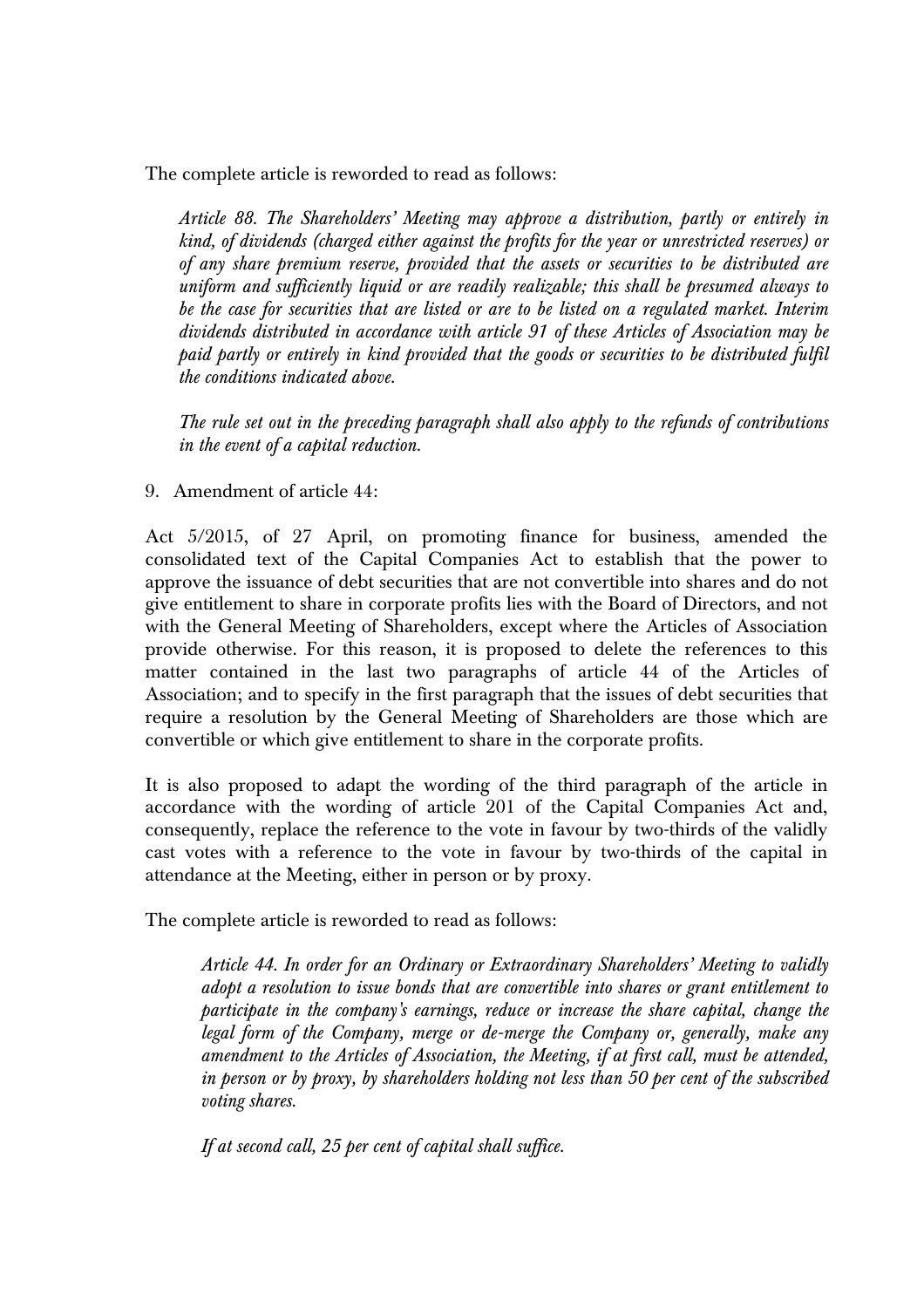*Where those present represent less than 50 per cent of the subscribed voting shares, any of the resolutions referred to in the preceding paragraph shall require a majority of twothirds of the capital in attendance, in person or by proxy.*

10. Amendment of article 61:

It is proposed to amend this article in order to adapt the composition of the Audit and Control Committee to the forthcoming entry into force on 17 June 2016 of Act 22/2015, of 20 July, on Auditing, which, among other things, amends article 529 *quaterdecies* of the Capital Companies Act.

It is also proposed to make technical and drafting improvements by adapting the second competence in the article to the literal wording of the legislation and replace the reference to Committee with the more appropriate term "Commission" (Translator's note: this does not affect the English version, in which the term "Committee" has been used).

The complete article is reworded to read as follows:

*Article 61. The Audit and Control Committee shall comprise at most five directors, appointed by the Board of Directors, none of whom may be an executive director; at least a majority of them must be independent directors, and one must be appointed on the basis of his knowledge and experience of accounting and/or auditing. The Board of Directors shall appoint its Chairman from among the members who are independent directors, with the favourable vote of two-thirds of its members.* 

*The Chairman may hold office for at most four years, and may only be re-elected after a one-year interval.* 

*The Audit and Control Committee must meet at least once every three months, and whenever convened by the Chairman at his own initiative or at the request of any Committee member, or at the request of the Chairman of the Board of Directors or of the external auditors.* 

*The Audit and Control Committee may require the attendance at its meetings of such executives, including executive directors, as it sees fit, to which end it shall notify the General Manager(s) to schedule their attendance.* 

*The Audit and Control Committee has the responsibilities established by law, including:* 

- *1. Reporting to the General Meeting on all issues raised by shareholders that are within its remit.*
- *2. Supervising the effectiveness of the company's internal control, internal audit and risk management systems, including those relating to tax risk, as well as*